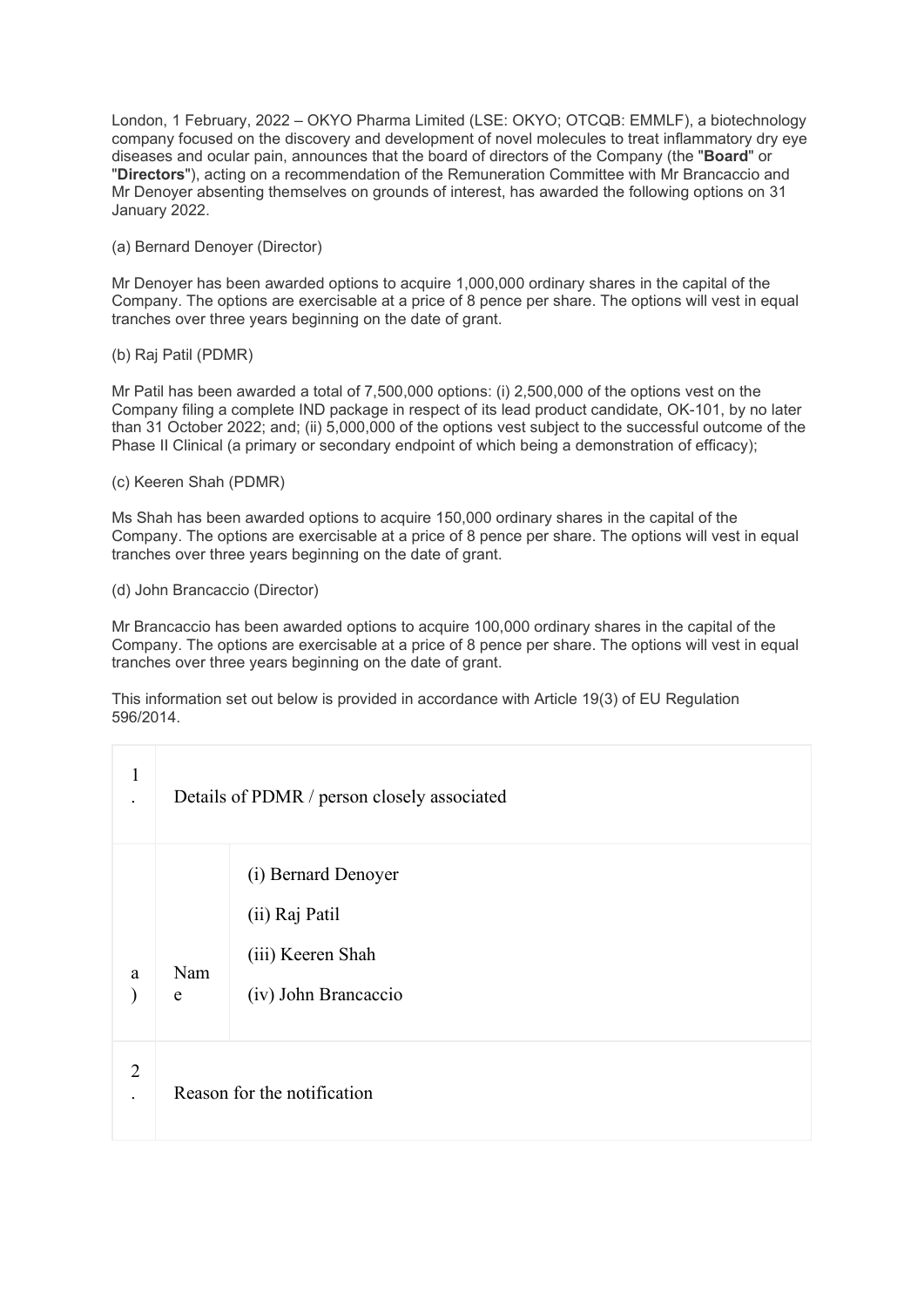| a<br>⟩             | Posi<br>tion<br>$\sqrt{2}$<br>statu<br>${\bf S}$                                                                                                                                                        | (i) Non-Executive Director<br>(ii) Chief Scientific Officer<br>(iii) Chief Financial Officer<br>(iv) Non-Executive Director |  |
|--------------------|---------------------------------------------------------------------------------------------------------------------------------------------------------------------------------------------------------|-----------------------------------------------------------------------------------------------------------------------------|--|
| b<br>$\mathcal{E}$ | Initi<br>al<br>notif<br>icati<br>on<br>/ame<br>ndm<br>ent                                                                                                                                               | Initial notification                                                                                                        |  |
| 3                  | Details of the issuer                                                                                                                                                                                   |                                                                                                                             |  |
| a<br>$\mathcal{E}$ | Nam<br>${\bf e}$                                                                                                                                                                                        | OKYO Pharma Limited                                                                                                         |  |
| b<br>$\mathcal{E}$ | <b>LEI</b>                                                                                                                                                                                              | 213800VVN5CB56Y15A05                                                                                                        |  |
| $\overline{4}$     | Details of the transaction(s): section to be repeated for (i) each type of instrument;<br>(ii) each type of transaction; (iii) each date; and (iv) each place where transactions<br>have been conducted |                                                                                                                             |  |
| a<br>⟩             | Des<br>cript<br>ion<br>of<br>the<br>fina<br>ncial<br>instr                                                                                                                                              | Ordinary Shares of no par value                                                                                             |  |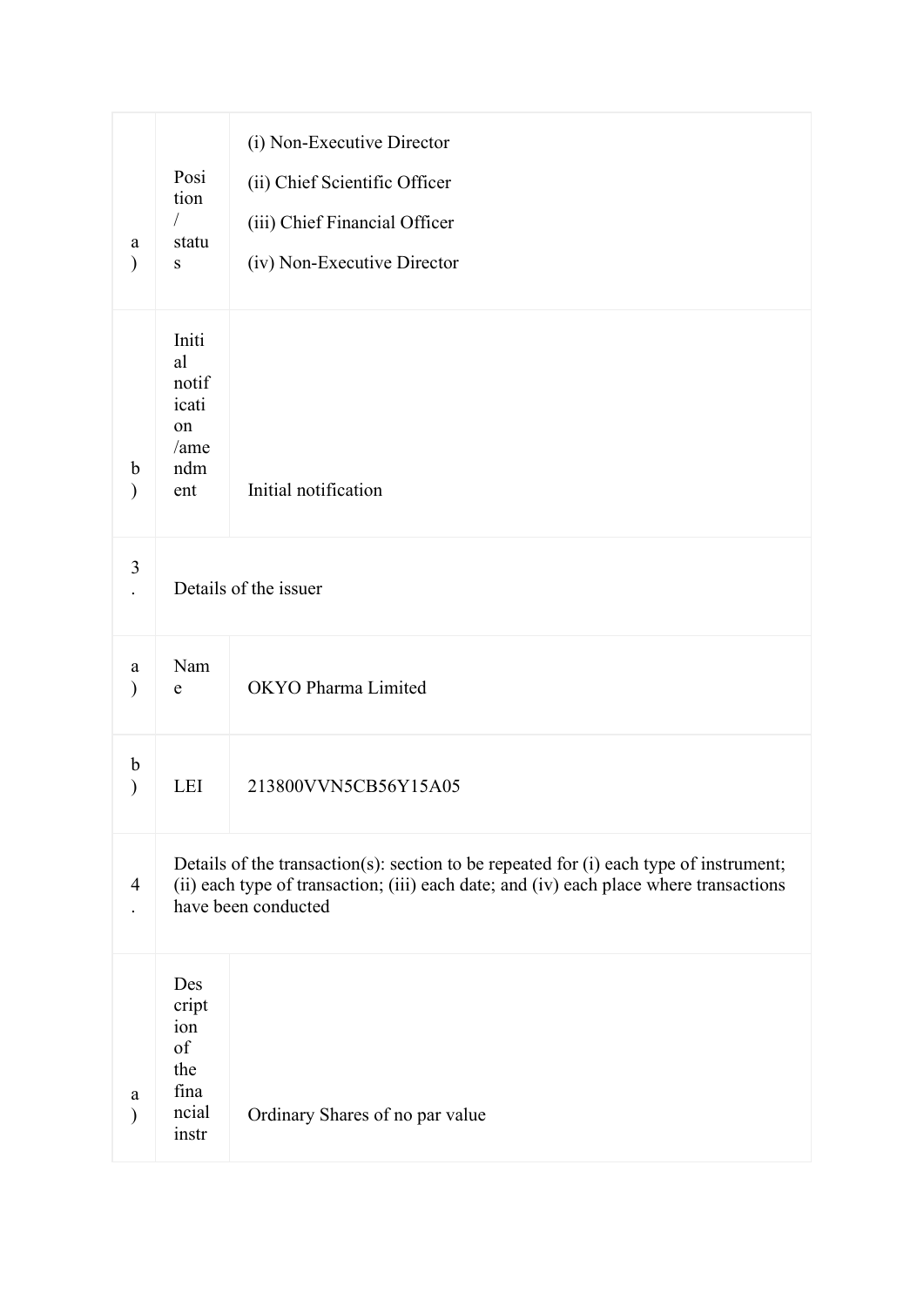|                                                                                                              | ume<br>$\mathop{\rm nt}\nolimits$                                                                                                                                                                |                                            |                  |
|--------------------------------------------------------------------------------------------------------------|--------------------------------------------------------------------------------------------------------------------------------------------------------------------------------------------------|--------------------------------------------|------------------|
| $\mathbf b$<br>$\mathcal{L}$                                                                                 | Iden<br>tific<br>atio<br>$\mathbf n$<br>code<br>$% \left( \left( \mathcal{A},\mathcal{A}\right) \right) =\left( \mathcal{A},\mathcal{A}\right)$ of<br>the<br>Fina<br>ncial<br>Instr<br>ume<br>nt | ISIN for OKYO Pharma Limited: GG00BD3FV870 |                  |
| $\mathbf{C}$<br>$\mathcal{L}$                                                                                | Natu<br>re of<br>the<br>trans<br>actio<br>$\mathbf n$                                                                                                                                            | Grant of options                           |                  |
|                                                                                                              |                                                                                                                                                                                                  | Price                                      | Volume           |
| $\mathrm{d}% \left\  \mathbf{r}^{\prime}\right\  _{A}\leq\mathrm{d}\left\  \mathbf{r}^{\prime}\right\  _{A}$ | Pric<br>e(s)<br>and<br>volu<br>me(s)                                                                                                                                                             | $(i)$ 8p                                   | $(i)$ 1,000,000  |
|                                                                                                              |                                                                                                                                                                                                  | $(ii)$ 8p                                  | $(ii)$ 7,500,000 |
|                                                                                                              |                                                                                                                                                                                                  | $(iii)$ 8 $p$                              | (iii) 150,000    |
| $\mathcal{L}$                                                                                                | $\mathcal{)}$                                                                                                                                                                                    | (iv) 8p (iv) 100,000                       |                  |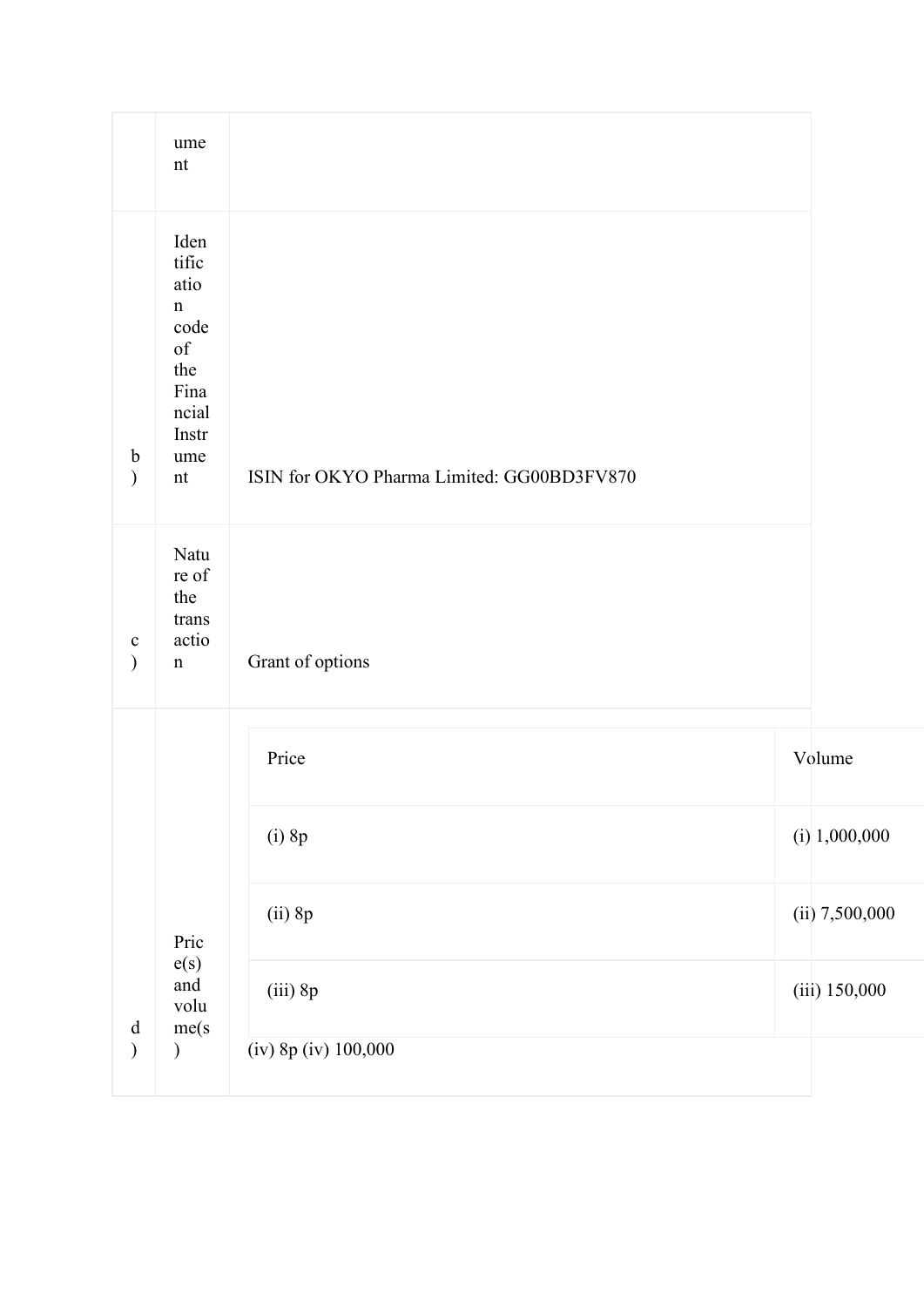| $\mathbf f$<br>$\mathcal{E}$ | Date<br>of<br>the<br>trans<br>actio<br>$\mathbf n$   | 31 January 2022 |
|------------------------------|------------------------------------------------------|-----------------|
| ${\bf g}$<br>$\mathcal{E}$   | Plac<br>e of<br>the<br>trans<br>actio<br>$\mathbf n$ | <b>XLON</b>     |

This announcement contains inside information for the purposes of Article 7 of EU Regulation 596/2014.

## **Enquiries:**

| <b>OKYO Pharma</b><br><b>Limited</b>                            | Gary S. Jacob, Chief Executive<br>Officer<br>Gabriele Cerrone, Non-Executive<br>Chairman | $+44(0)207495$<br>2379                |
|-----------------------------------------------------------------|------------------------------------------------------------------------------------------|---------------------------------------|
|                                                                 |                                                                                          |                                       |
| <b>Optiva Securities</b><br><b>Limited</b><br>(Broker)          | <b>Robert Emmet</b>                                                                      | $+44(0)203981$<br>4173                |
|                                                                 |                                                                                          |                                       |
| <b>RedChip</b><br><b>Companies Inc.</b><br>(Investor Relations) | Dave Gentry                                                                              | dave@redchip.com<br>$+1$ 407-491-4498 |

# **Notes for Editors:**

# **About OKYO**

OKYO Pharma Limited (LSE: OKYO; OTCQB: EMMLF) is a life sciences and biotechnology company admitted to listing on the standard segment of the Official List of the UK Financial Conduct Authority